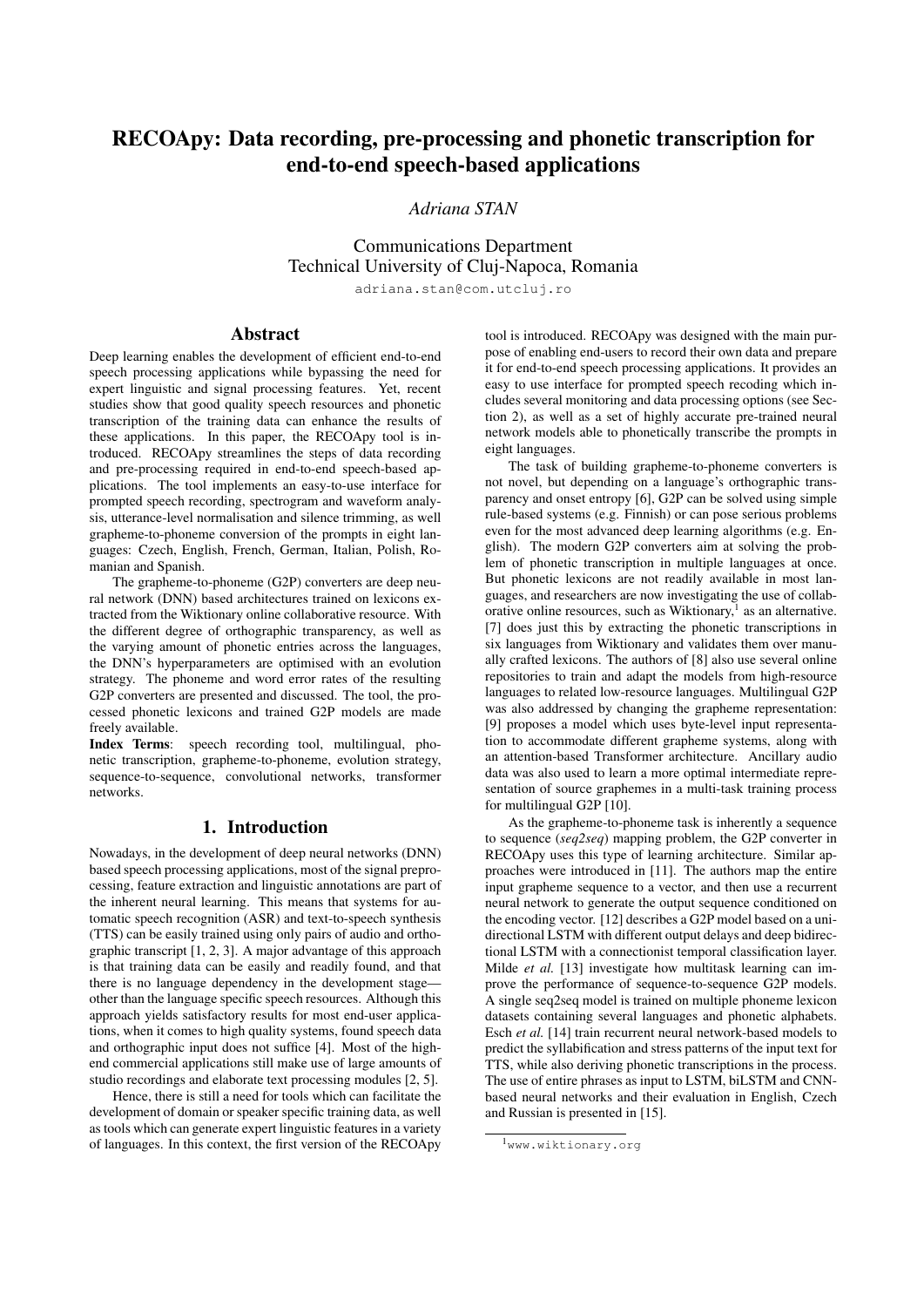Starting from this overview of multilingual and neural networks-based training schemes, RECOApy's G2P module incorporates the use of online collaborative phonetic lexicons and lexicon-tailored seq2seq neural network architectures derived with the help of an evolution strategy. The RECOApy tool, along with the parsed lexicons and complete set of trained models are made freely available. The G2P module can be used as a standalone tool as well.

The paper is organised as follows: Section [2](#page-1-0) introduces the recording app and its features. Section [3](#page-1-1) presents the phonetic transcription tool development and hyperparameter tuning using evolution strategies. Results of the phonetic converters are discussed in Section [3.3,](#page-2-0) and conclusions are drawn in Section [4.](#page-3-0)

## 2. RECOApy GUI

<span id="page-1-0"></span>Recording prompted speech by end-users can be easily performed with any of the numerous free general purpose record-ing tools available, such as Audacity<sup>[2](#page-1-2)</sup> or Wavesurfer [\[16\]](#page-4-15). But this means that in order to obtain phrase-length speech segments, the continuous recording stream needs to be manually segmented and aligned to the prompts. Or that the recording operator needs to start and stop the recording after each prompt reading. In both cases incorrect readings need to be marked or deleted. This makes the methods tedious, time consuming and error prone.

RECOApy was developed with the main objective of streamlining the end-user speech recording process through a series of pre- and post-processing steps. The GUI application is implemented in Python [3](#page-1-3).7 with Tkinter<sup>3</sup> and PyAudio.<sup>[4](#page-1-4)</sup> Its interface is shown in Figure [1.](#page-1-5) Each prompt is individually displayed to the speaker. Once the recording starts, the input amplitude is monitored and its peak value is displayed such that any signal distortion or low level input can be detected. For additional monitoring, the lower panels of the interface display the waveform and spectrogram of the recorded prompt. Parameters such as sampling frequency and bit depth can be set from the configuration file and depend on the available hardware. The recording operator can easily navigate through the prompts and re-record any of them without any extra setup. Additional features of RECOApy include waveform normalization and silence trimming, as well as a *Safe Copy* option. This means that if the recording operator is unsure of the correctness of the current recording, a backup copy can be saved and later inspected.

Alongside the orthographic form of the prompts, the phonetic transcription can also be displayed. This enables the speaker to read the prompts as intended by the developer. The phonetic transcription may already be available in the prompts, or can be generated and saved from within RECOApy, as introduced in the next section.

## 3. G2P conversion module

<span id="page-1-1"></span>To further enhance the usability and applicability of the recording tool, and given the results of [\[4\]](#page-4-3), RECOApy can perform an accurate phonetic transcription of the prompts in eight languages: Czech, English, French, German, Italian, Polish, Romanian and Spanish. The data and methods used to develop the grapheme-to-phoneme converters are described next.

<span id="page-1-5"></span>

Figure 1: *RECOApy GUI*

#### 3.1. Phonetic lexicons

Even for the mainstream languages, large, manually annotated lexicons are not easily and readily accessible. And most research groups have developed their internal resources [\[9,](#page-4-8) [14\]](#page-4-13). An alternative to this individual effort is the collaborative online resource called Wiktionary. It contains word definitions in 171 languages, of which 45 languages include more than 100,000 entries. The usability of Wiktionary as an alternative to the hand crafted resources has already been studied—[\[17\]](#page-4-16) shows its great impact on the future directions of lexicography. A significant number of the dictionary entries also include phonetic transcriptions. Their use in G2P methods has been tackled before [\[7,](#page-4-6) [8\]](#page-4-7), and can therefore constitute the base for the work presented in this paper.

However, as this resource is constantly expanding, processing the latest database dumps is beneficial  $[7]$ <sup>[5](#page-1-6)</sup>. A first step for preparing the lexicons was to determine the list of words which include phonetic entries and to extract these pronunciations. Because the data is crowd-controlled, there is no guarantee that the transcriptions are correct and consistent, or that the entries pertain to a single language. To mitigate these issues, a part of the transcriptions were discarded: entries containing graphemes outside the standard alphabet of the respective language; entries containing phonemes whose occurrence is less than 100 across the respective lexicon; and entries with a phonetic transcription significantly longer than the orthographic form, which might be indicative of two or more pronunciation versions entered in the same field. There was also a set of identical entries (same word, same phonetic transcription), and these were collapsed into a single entry. All lexical stress symbols, if present, were removed. The final number of entries in each lexicon can be found in Table [2.](#page-3-1)

Due to the potential transcription errors present in Wiktionary, which might affect the performance of the G2P conversion networks, two well-established manually checked lexicons were also included in the evaluation: the English CMU Pronun-ciation Dictionary<sup>[6](#page-1-7)</sup> and the Romanian MaRePhor lexicon [\[18\]](#page-4-17). Version 0.7b of CMUdict was used and all entries containing numbers and any other symbol except the apostrophe were discarded. The lexical stress in the pronunciation was removed.

<span id="page-1-2"></span><sup>2</sup><https://www.audacityteam.org/>

<span id="page-1-3"></span><sup>3</sup><https://wiki.python.org/moin/TkInter>

<span id="page-1-4"></span><sup>4</sup><https://pypi.org/project/PyAudio/>

<span id="page-1-7"></span><span id="page-1-6"></span><sup>5</sup>*wiktionary-20200301\** versions of the database were used here. <sup>6</sup><http://www.speech.cs.cmu.edu/cgi-bin/cmudict>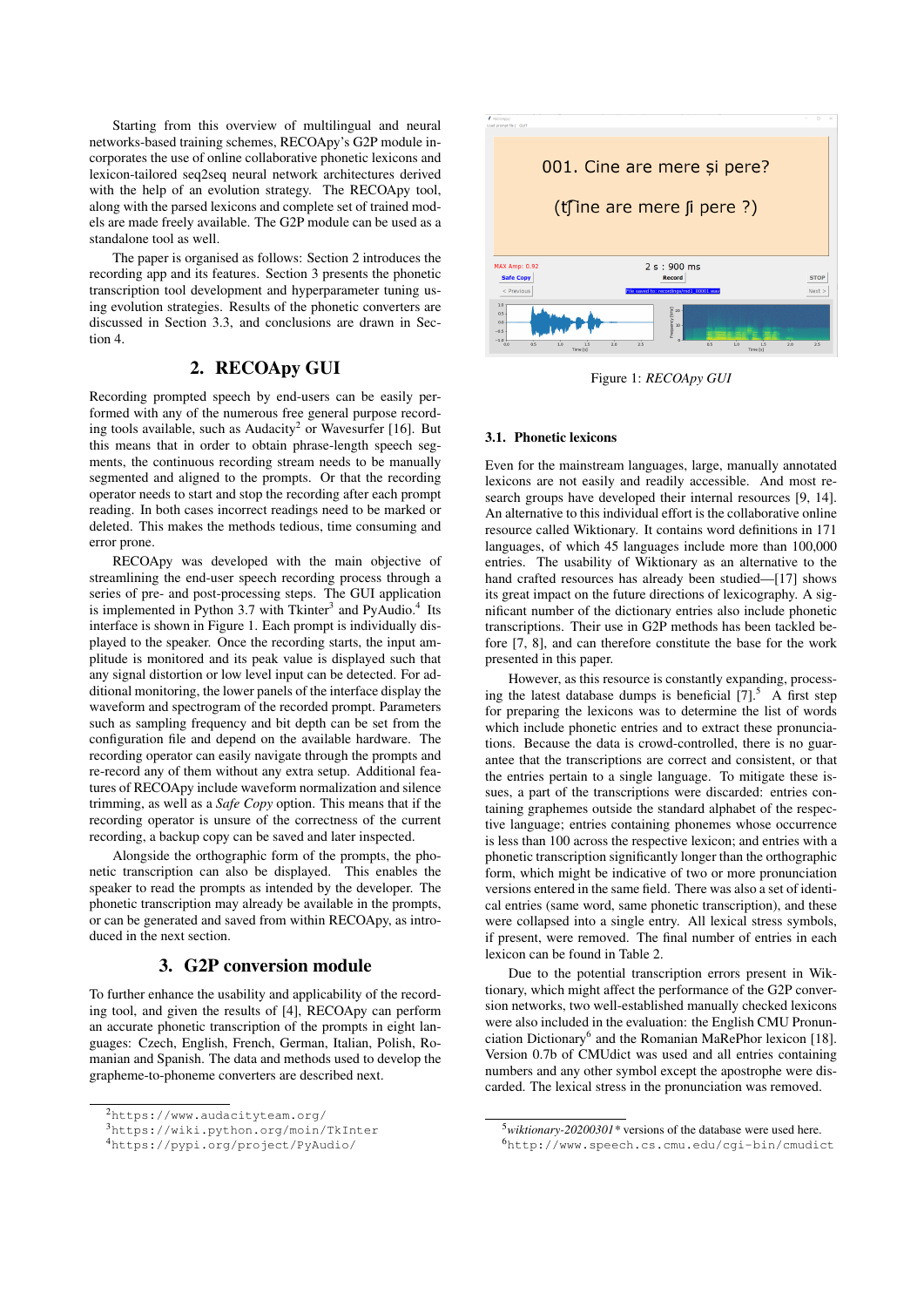### 3.2. G2P conversion networks

Given the variable lengths of the orthographic and phonetic representations of a word, the task of grapheme-to-phoneme conversion is inherently a sequence-to-sequence mapping problem [\[19\]](#page-4-18). Within the set of sequence-to-sequence deep learning algorithms, the most prominent are those based on recurrent (RNN), convolutional (CNN) and full-attention (Transformer) architectures. Although the RNN seq2seq is a highly efficient and adequate method to process temporal or order dependent sequences, it exhibits a slow convergence and high computational complexity. As a result, more and more NLP tasks have been addressed with CNN or hybrid seq2seq alternatives [\[20,](#page-4-19) [21\]](#page-4-20). Along the CNN-based architecture, the Transformer network has been successfully applied in machine translation tasks [\[22\]](#page-4-21), and G2P conversion networks [\[9,](#page-4-8) [23\]](#page-4-22).

These two seq2seq architectures were selected as the starting point in the development of RECOApy's G2P module. The CNN network's encoder and decoder are composed of 1D convolution, activation and normalization layers. An attention layer merges the hidden representations of the encoder and decoder. The attention context is concatenated with the decoder representation and passed through another set of 1D convolution layers—denoted as *decoder output*—to generate a softmax output. No residual connections or embedding layers are used. The Transformer network closely follows the architecture of [\[22\]](#page-4-21), with multi-head self-attention layers combined with fully connected ones in the encoder, decoder and decoder output modules. A positional embedding layer pre-processes the inputs.

For these two neural architectures, the topologies which obtained the best results for English are described in [\[9,](#page-4-8) [23,](#page-4-22) [24\]](#page-4-23). However, taking into consideration the G2P complexity across languages, as well as the variable dimension of each phonetic lexicon, the architectures' hyperparameters need to be optimized [\[25\]](#page-4-24). Genetic algorithms and evolution strategies manage to provide near-optimal solutions for complex tasks, such as image classification [\[26\]](#page-4-25) and reinforcement learning [\[27\]](#page-4-26). For the current task of G2P conversion across multiple languages and datasets, an evolution strategy (ES) similar to the one described in [\[26\]](#page-4-25) was adopted. The genes represent various topology parameters, such as number of layers in the encoder or the decoder, the hidden dimensions of the layers or the activation function. The fitness of a genome is determined on its ability to predict a set of word-level phonetic transcriptions. The initial population is randomly selected from the genome pool. In each new generation, the fittest individuals are maintained and bred to create new individuals by random recombinations and mutations. A small sample of the less fit individuals are also bred in order to explore the gene space more thoroughly.

## <span id="page-2-0"></span>3.3. G2P results

The neural network architectures' hyperparameters were optimized over 10 generations each with a population size of 10. The fitness of a genome was assessed in terms of the word error rate (WER) computed over a held-out test set of 500 samples at the end of a 20 epoch training process. The small number of epochs and evaluation samples was chosen so that the evolution strategy did not fit the respective train-test split. The number of lexicon entries used for hyperparameter optimisation was lim-ited to 150,000 samples.<sup>[7](#page-2-1)</sup> The set of genes and gene values for each neural architecture is shown in Table [1.](#page-2-2) This set does by no means explore the entire hyperparameter search space, but it

<span id="page-2-2"></span>Table 1: *Set of genes and gene values used in the evolution strategy. The first column marks the gene ID within the genome.*

| Gene ID                    | <b>CNN</b> seq2seq         |                       |  |  |  |  |  |  |  |  |
|----------------------------|----------------------------|-----------------------|--|--|--|--|--|--|--|--|
| G1                         | encoder layers             | 2, 3, 4               |  |  |  |  |  |  |  |  |
| G <sub>2</sub>             | encoder layers dimension   | 32, 64, 128, 256      |  |  |  |  |  |  |  |  |
| G <sub>3</sub>             | decoder layers             | 2, 3, 4               |  |  |  |  |  |  |  |  |
| G <sub>4</sub>             | decoder layers dimension   | 32, 64, 128, 256      |  |  |  |  |  |  |  |  |
| G5                         | decoder output layers      | 2, 3, 4               |  |  |  |  |  |  |  |  |
| G6                         | decoder output layers dim. | 32, 64, 128           |  |  |  |  |  |  |  |  |
| G7                         | activation                 | ReLU, Linear          |  |  |  |  |  |  |  |  |
| G8                         | optimizer                  | Adam, RMSprop         |  |  |  |  |  |  |  |  |
| G9                         | batch size                 | 32, 64, 128, 256, 512 |  |  |  |  |  |  |  |  |
| <b>Transformer seq2seq</b> |                            |                       |  |  |  |  |  |  |  |  |
| G1                         | encoder layers             | 2, 3, 4               |  |  |  |  |  |  |  |  |
| G <sub>2</sub>             | decoder layers             | 2, 3, 4               |  |  |  |  |  |  |  |  |
| G <sub>3</sub>             | embedding dimension        | 32, 64, 128           |  |  |  |  |  |  |  |  |
| G <sub>4</sub>             | attention heads            | 2, 4                  |  |  |  |  |  |  |  |  |
| G5                         | dropout rate               | 0.01, 0.05, 0.1, 0.15 |  |  |  |  |  |  |  |  |
| G6                         | hidden layer dimension     | 32, 64, 128, 256      |  |  |  |  |  |  |  |  |
|                            |                            | 512, 1024             |  |  |  |  |  |  |  |  |
| G7                         | batch size                 | 32, 64, 128, 256, 512 |  |  |  |  |  |  |  |  |

does address some of the key topological variables. The fittest individual for each neural architecture, language and lexicon was selected and trained further on the entire set of entries. An early stopping criterion set to monitor variations of less than 1% in the loss metric over 50 steps prevented overfitting. An 80-20 split with random sampling was employed for training and testing the networks, respectively. The split was different from the one used in the evolution strategy, and the fitness computation data was discarded.

Table [2](#page-3-1) shows the results of the G2P conversion module. It includes the total number of entries in each lexicon next to the number of unique entries and phonetic symbols. The number of phonetic symbols represent the set of symbols used in the phonetic transcriptions. For the Wiktionary lexicons these might not fully overlap with the language's phoneme set. For each neural architecture the genes of the fittest individual are also presented. The accuracy of the G2P is reported in terms of word error rate (WER) and Levenshtein distance-based phoneme error rate (PER) [\[28\]](#page-4-27). For entries with multiple pronunciations, the target which minimized the PER and WER was selected.

The best performing architecture varies across languages, as well as in between lexicons of the same language, but the error rate differences are not truly significant. For example, the Romanian Wiktionary lexicon is better fitted by the CNN seq2seq, while for MaRePhor, the Transformer achieves lower WER and PER. For English, both lexicons are better fitted by the Transformer. The dataset's dimension does not seem to favour any of the architectures either, even though the number of trainable parameters is largely different. For example, the MaRePhor CNN model has 173,672 trainable parameters, and the transformer has only 71,146. But by inspecting the comparable sized lexicons in Czech and Spanish, the Transformer achieves better WER and PER for Czech, yet falls short of the CNN seq2seq in Spanish. This happens despite the fact that Czech and Spanish also exhibit comparable orthographic transparency levels [\[6\]](#page-4-5). One conclusion that can be directly drawn from here is that there is no universal recipe to solve the G2P task, and each solution and architecture needs to be tailored to the particular language, phonetic representation, and available resources. The absolute error rates for each language presented here are comparable or lower than the ones in [\[7\]](#page-4-6) and [\[14\]](#page-4-13). But

<span id="page-2-1"></span> $7$ See Table [2](#page-3-1) for the number of entries in each lexicon.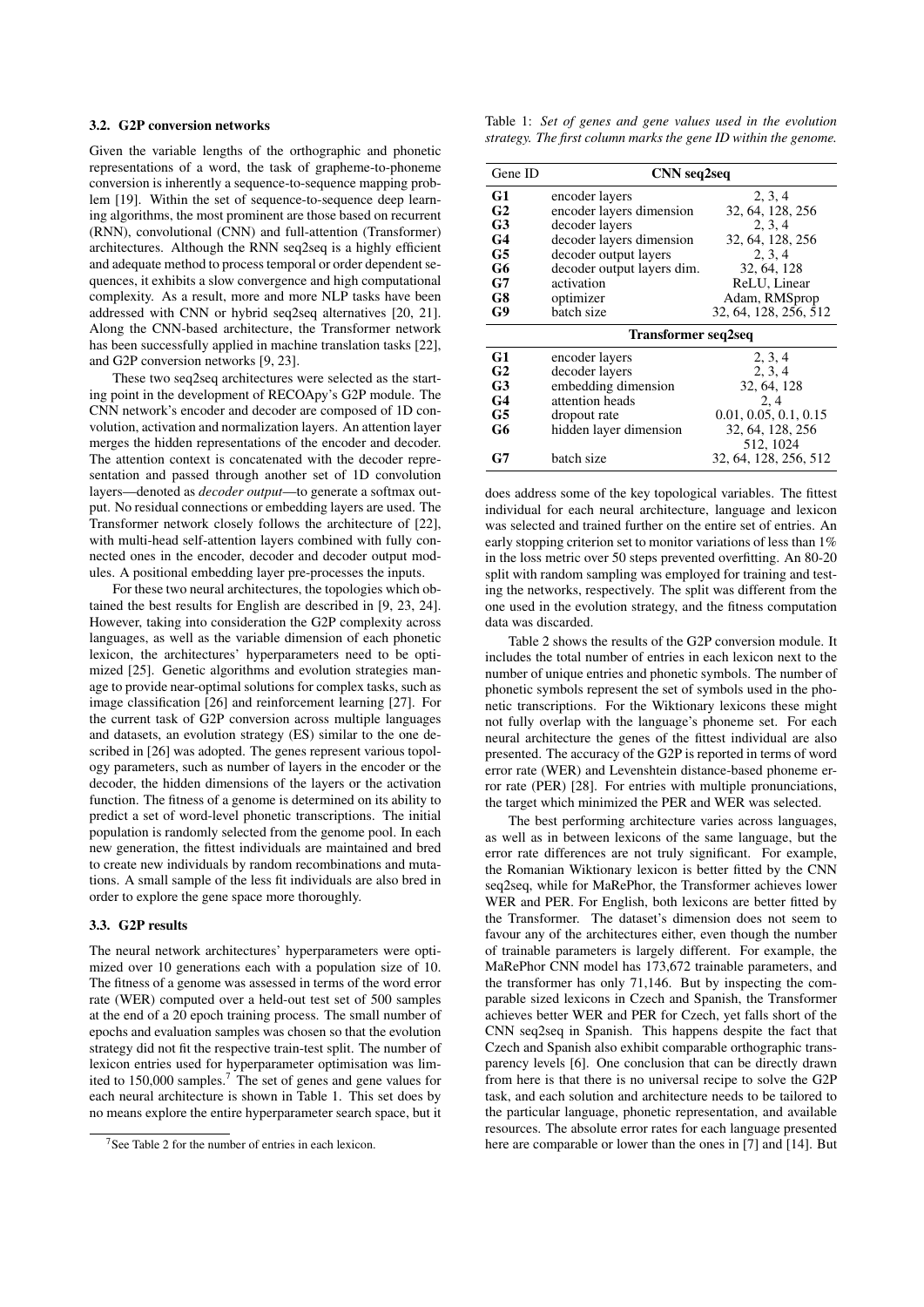<span id="page-3-1"></span>Table 2: *Lexicon descriptions, network hyperparameters and accuracy results of the grapheme-to-phoneme module . The phonetic symbols column indicates the number of distinct phonemes found in the respective lexicon. The gene IDs are listed in Table [1.](#page-2-2) Best results for each lexicon are highlighted in boldface.*

|           | <b>Lang Lexicon</b>            | <b>Entries</b> | Unique<br>entries | <b>Phonetic</b><br>symbols | Model                     |                     |                       |                      |                       | G1 G2 G3 G4 G5         | G6                                           | G7         | G8                                         |                          | G9   WER PER  |              |
|-----------|--------------------------------|----------------|-------------------|----------------------------|---------------------------|---------------------|-----------------------|----------------------|-----------------------|------------------------|----------------------------------------------|------------|--------------------------------------------|--------------------------|---------------|--------------|
| EN        | <b>CMUdict</b>                 | 132,585        | 123,874           | 39                         | <b>CNN</b><br>Transformer | 2<br>4              | 128<br>3              | -2<br>64             | 128<br>$\overline{4}$ | 0.01                   | 3 128/64/32 ReLU RMSp 512 29.82 11.41<br>512 | 64         |                                            | $\sim$                   | 23.16 8.03    |              |
|           | Wiktionary                     | 71,332         | 48,773            | 39                         | <b>CNN</b><br>Transformer | 2<br>4              | 128<br>$\overline{4}$ | 2<br>32              | 128<br>$\overline{4}$ | $\overline{3}$<br>0.01 | 128/64/32 ReLU RMSp 256 28.92 12.39<br>128   | 128        | $\sim$                                     |                          | 22.50         | 8.23         |
| <b>RO</b> | <b>MaRePhor</b> 72,375         |                | 72,375            | 40                         | <b>CNN</b><br>Transformer | 3<br>2              | 64<br>4               | 2<br>32              | 32<br>2               | 3<br>0.05              | 64/32/32<br>64                               | Lin<br>64  | Adam 128                                   | $\overline{\phantom{a}}$ | 2.64<br>2.30  | 0.5<br>0.42  |
|           | Wiktionary                     | 63,013         | 62,733            | 32                         | <b>CNN</b><br>Transformer | 3<br>$\mathcal{E}$  | 128<br>$\overline{2}$ | 2<br>64              | 32<br>2               | 3<br>0.05              | 128/64/32<br>64                              | Lin<br>256 | Adam 512                                   |                          | 3.00<br>3.58  | 0.50<br>0.71 |
| CZ.       | Wiktionary 42,014              |                | 41,419            | 41                         | <b>CNN</b><br>Transformer | 2<br>2              | 32<br>2               | $\overline{4}$<br>32 | 128<br>2              | 3<br>0.05              | 64/32/32<br>64                               | Lin<br>32  | RMSp 128 11.69<br>$\Delta \sim 100$        | $\sim$                   | 9.45          | 3.84<br>2.37 |
| DE        | Wiktionary 327,296             |                | 315,793           | 51                         | <b>CNN</b><br>Transformer | 3<br>$\overline{4}$ | 128<br>2              | 3<br>64              | 32<br>2               | 3<br>0.05              | 128/64/32 ReLU Adam 512<br>32                | 64         |                                            | $\overline{\phantom{a}}$ | 5.50<br>8.80  | 1.43<br>2.24 |
| ES        | Wiktionary                     | 49,346 42,732  |                   | 31                         | <b>CNN</b><br>Transformer | 3<br>2              | 128<br>4              | $\overline{4}$<br>32 | 64<br>4               | 2<br>0.05              | 128/64<br>32                                 | 32         | ReLU Adam 128<br>$\overline{\phantom{a}}$  | $\overline{\phantom{a}}$ | 9.81<br>11.90 | 2.20<br>2.95 |
| FR.       | Wiktionary 1,121,714 1,115,343 |                |                   | 35                         | <b>CNN</b><br>Transformer | 3<br>2              | 128<br>3              | $\mathcal{F}$<br>64  | 32<br>2               | 3<br>0.05              | 128/64/32 ReLU Adam 512<br>128               | 64         |                                            | $\sim$                   | 4.38<br>4.78  | 1.02<br>0.97 |
| IT        | Wiktionary 29,826              |                | 29,242            | 28                         | <b>CNN</b><br>Transformer | 2<br>2              | 128<br>2              | $\overline{4}$<br>64 | 128<br>2              | 2<br>0.01              | 64/32<br>512                                 | 64         | ReLU RMSp 256 18.67<br>$\omega_{\rm{max}}$ | $\sim$                   | 19.04         | 4.44<br>5.00 |
| PL        | Wiktionary 35,646              |                | 35,544            | 48                         | <b>CNN</b><br>Transformer | 4<br>3              | 64<br>2               | 2<br>64              | 128<br>4              | 2<br>0.05              | 128/64<br>1024                               | 128        | ReLU Adam 128<br>$\overline{\phantom{a}}$  | $\sim$                   | 3.59<br>2.98  | 1.84<br>1.34 |

the different lexicon versions and train-test splits make a direct, fully correct comparison impossible. As an overview of the architectures' performance, the average WER across lexicons for the CNN seq2seq is 11.80%, and the PER is 3.95%. For the Transformer, the average WER is 10.95% and PER is 3.22%.

Inspecting the performance over the supervised lexicons, for MaRephor the results are in line with previous studies [\[29\]](#page-4-28). The CMUdict error rates obtained here (23.16% WER and 8.03% PER) are slightly lower than the ones reported in the state-of-the-art methods ([\[23\]](#page-4-22): 22.1% WER and 5.1% PER). However, the CMUdict versions and train-test splits are differ-ent. When applying the same architecture<sup>[8](#page-3-2)</sup> on this version of the CMUdict, the results were 22.8% WER and 7.19% PER. It is interesting, however, to notice that the ES evolved a rather similar architecture for the Transformer seq2seq. It may be the case that an evaluation of the fitness over larger number of epochs and validation set, would yield the same architecture, and therefore same performance. One other interesting fact in the results reported here is the high WER for Italian. When analysing the decoded sequences from both networks, it was found that over 60% of the erroneous words had only a single incorrect phoneme, and it was mostly the case of vowel-semivowel substitutions.

Looking at the inference duration, the MaRePhor CNN seq2seq model processes 5000 words in approximately 55 seconds, while the Transformer seq2seq does it in around 120 sec-onds.<sup>[9](#page-3-3)</sup> Given the large difference in inference time and only minor drops of accuracy for some of the lexicons, RECOApy integrates the CNN-based models alone. However, the trained Transformer models are available in the tool's webpage.

### 4. Conclusions

<span id="page-3-0"></span>This paper introduced RECOApy, a tool for data recording, preprocessing and phonetic transcription of training data aimed at speech-based end-to-end applications. The tool enables fast and accurate recording of text prompts at various sampling rates and bit depths, while offering the recording operator the possibility to supervise the quality of the process as well. Additional automatic options to normalise the audio and to discard the start and end silence segments are also available. One other important feature of RECOApy is that of automatic phonetic transcription of the prompts in eight languages: Czech, English, French, German, Italian, Polish, Romanian and Spanish. The G2P module consists of state-of-the-art neural network based architectures achieving low word and phoneme error rates across all languages. As a conclusion, the RECOApy tool can most certainly be used as a reliable means to develop the training data for end-to-end speech-based applications. In fact, our research group has already collected over 50 hours of prompted speech from non-expert volunteers using this recording tool. The tool, lexicons and models are available here: <www.gitlab.utcluj.ro/sadriana/recoapy/>.

Future developments of the tool include the addition of more languages in the G2P module, a more in-depth analysis of the hyperparameter space, as well as the augmentation of the prompts with syllabification and lexical stress assignment. A potential significant developement would be to also include prosodic cues—similar to [\[30\]](#page-4-29).

## 5. Acknowledgement

This work was funded through a grant from the Romanian Ministry of Research and Innovation, PCCDI – UEFISCDI, project number PN-III-P1-1.2-PCCDI-2017-0818/73.

<span id="page-3-2"></span><sup>8</sup>The authors of [\[23\]](#page-4-22) kindly provided their implementation.

<span id="page-3-3"></span><sup>9</sup>On an NVidia GeForce RTX 2080 Ti GPU with 12GB vRAM.